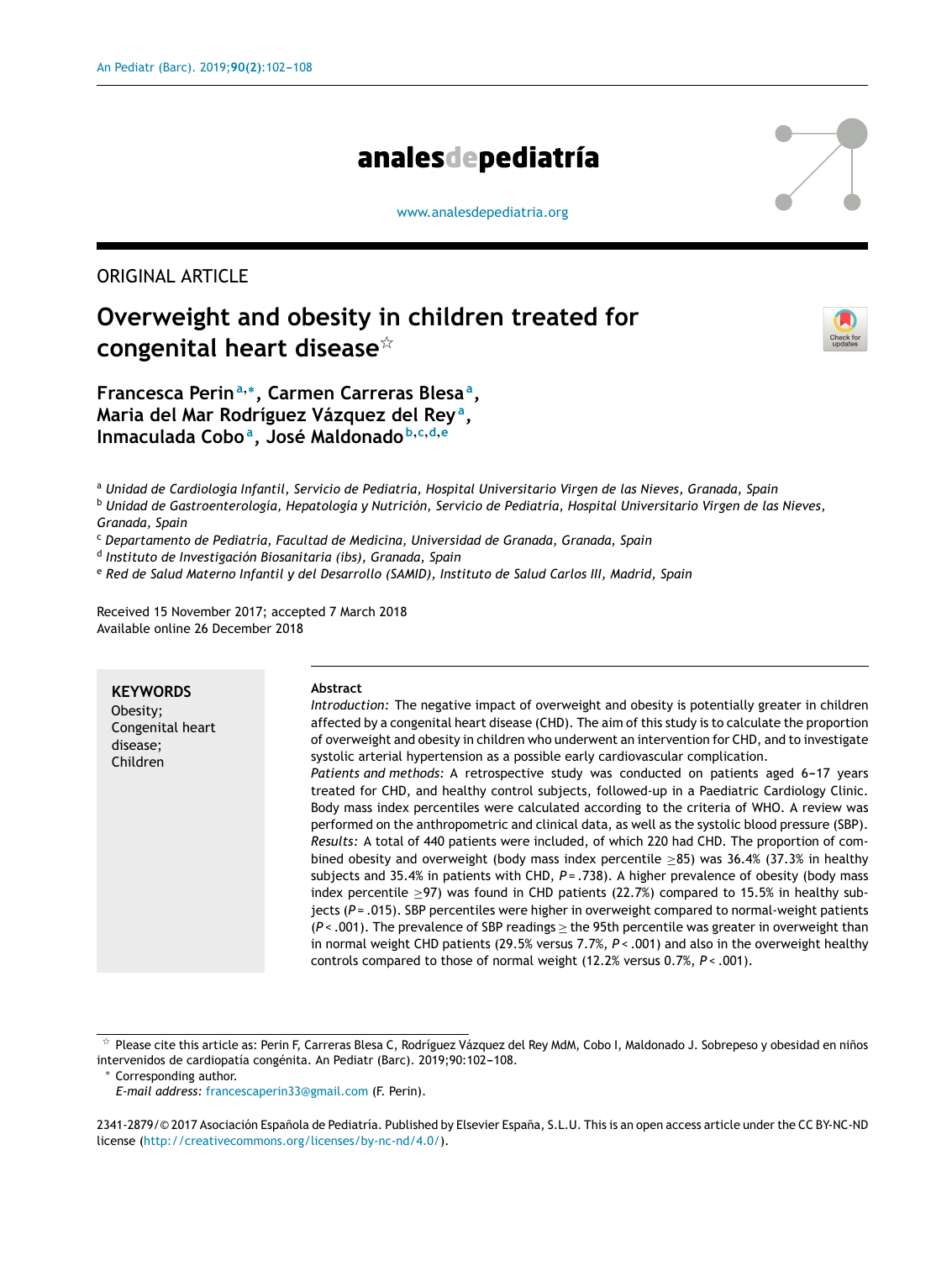**PALABRAS CLAVE**

Obesidad; Cardiopatías congénitas; Niños

*Conclusions:* The proportion of obesity is high in children treated for CHD and it is associated with high SBP levels. The risk of long-term complications needs to be reduced by means of prevention and treatment of obesity in this vulnerable population.

© 2017 Asociación Española de Pediatría. Published by Elsevier España, S.L.U. This is an open access article under the CC BY-NC-ND license ([http://creativecommons.org/licenses/by-nc-nd/](http://creativecommons.org/licenses/by-nc-nd/4.0/)  $4.0/$ ).

#### **Sobrepeso y obesidad en ninos ˜ intervenidos de cardiopatía congénita**

#### **Resumen**

*Introducción:* El impacto negativo del sobrepeso y la obesidad es potencialmente mayor en niños con cardiopatía congénita (CC). El objetivo del estudio es determinar la proporción de sobrepeso y obesidad en niños intervenidos de CC y valorar la existencia de hipertensión arterial sistólica como posible complicación precoz.

*Pacientes y métodos:* Estudio descriptivo retrospectivo, incluyendo pacientes intervenidos de CC y controles sanos entre 6 y 17 años en seguimiento en una consulta de Cardiología Pediátrica. Se calcularon los percentiles del índice de masa corporal según las tablas de la OMS y se analizaron variables antropométricas, clínicas y valores de tensión arterial sistólica (TAS).

*Resultados:* Se incluyeron 440 pacientes, 220 intervenidos de CC. La prevalencia de exceso de peso (percentil del índice de masa corporal ≥ 85) fue del 36,4% (el 37,3% en controles y el 35,4% en cardiópatas, p = 0,738). Hubo una proporción más alta de obesidad (percentil del índice de masa corporal ≥ 97) en afectos de CC (22,7%) que en controles (15,5%) (p = 0,015). Los niños con exceso de peso tuvieron percentiles de TAS más altos (p < 0,001). La prevalencia de percentiles de TAS ≥ 95 fue mayor en los pacientes con CC con exceso de peso que en los normopeso (29,5 vs. 7,7%, p < 0,001) y en los controles sanos con exceso de peso que en los normopeso (12,2 vs.  $0,7\%$ ,  $p < 0,001$ ).

*Conclusiones:* La proporción de obesidad es alta en niños intervenidos de CC y se asocia a valores de TAS elevados. Es crucial reducir el riesgo de complicaciones a largo plazo mediante la prevención y el tratamiento de la obesidad en esta población tan vulnerable.

© 2017 Asociación Española de Pediatría. Publicado por Elsevier España, S.L.U. Este es un artículo Open Access bajo la licencia CC BY-NC-ND [\(http://creativecommons.org/licenses/by](http://creativecommons.org/licenses/by-nc-nd/4.0/)[nc-nd/4.0/](http://creativecommons.org/licenses/by-nc-nd/4.0/)).

## **Introduction**

Obesity is a chronic, complex and multifactorial disease<sup>[1](#page-5-0)</sup> with severe short- and long-term adverse consequences. The prevalence of childhood obesity has increased at an alarming pace in recent decades, and it is one of the most serious public health problems of the XXI century.<sup>[2](#page-5-0)</sup> Excess weight in early childhood tends to persist through the years, and Guo et al. $^3$  $^3$  found that the probability of being obese at age 35 was up to 80% in individuals who were obese as children.

The cardiovascular complications associated with excess weight include arterial hypertension (HTN), dyslipidaemia,[4,5](#page-5-0) insulin resistance, glucose intolerance, type 2 diabetes,<sup>[6](#page-5-0)</sup> left ventricular hypertrophy and pul-monary hypertension secondary to sleep apnoea.<sup>[7](#page-5-0)</sup> In the past, it was believed that these complications occurred exclusively in adulthood, but evidence has emerged that they may develop in childhood, with some authors demonstrating an association between childhood obesity and early development of myocardial changes and coronary and thyroid disease in the paediatric age group. $8,9$ 

The negative impact of obesity can be greater in children with congenital heart disease (CHD), as these patients have underlying myocardial abnormalities on which the cardiovascular risk factors associated to obesity can be superimposed.<sup>[10](#page-6-0)</sup> At present, there are few data on the prevalence of overweigh and obesity in children with CHD, and it has only been recently that a growing concern about obesity in this group has become widespread, as recent studies have demonstrated that the prevalence in this population is high and similar to the prevalence in the general population.  $11-14$ 

The aim of this study was to assess the magnitude of the problem of overweight and obesity in patients with CHD that have been treated, as well as the association between systolic HTN as a potential early complication of excess weight. To date, no such study has been conducted in Spain.

### **Patients and methods**

#### **Patients**

We conducted a retrospective and descriptive study that included all patients with ages 6-17 years who underwent surgery or therapeutic cardiac catheterization for treatment of CHD and were followed up in the Paediatric Cardiology Unit of the Hospital Virgen de las Nieves in Granada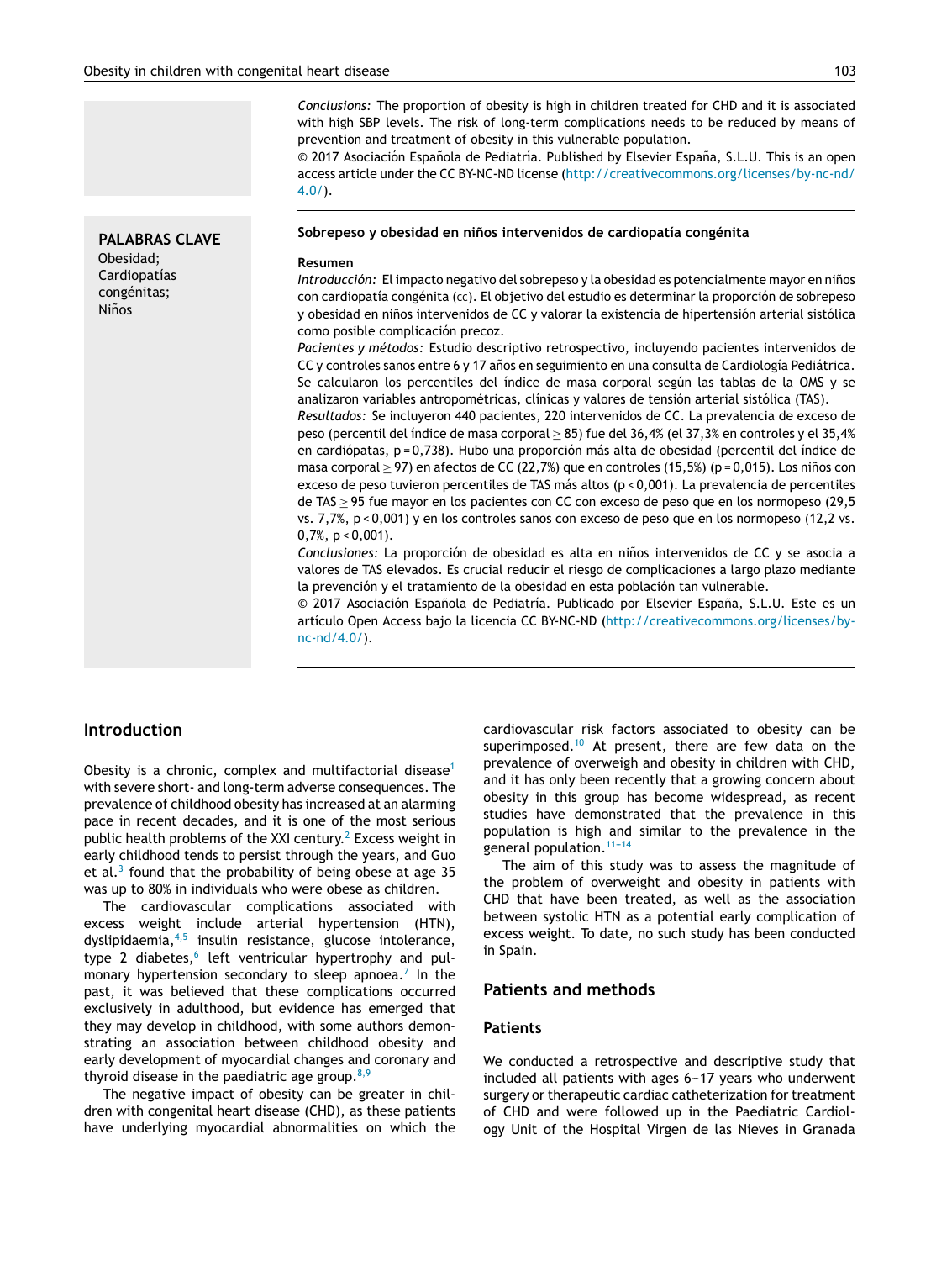(Spain). We also included an equal number of healthy controls, children selected by consecutive sampling who had been referred to the unit and in whom cardiovascular disease was ultimately ruled out. We excluded patients outside the specified age range and those with genetic disorders, psychomotor retardation and/or chronic comorbidity. We selected patients by reviewing the electronic health records stored in the CardioPed database. We classified children with treated CHD into 3 groups: (1) Patients with CHD repaired surgically or through cardiac catheter-ization without significant residual defects<sup>[15,16](#page-6-0)</sup>; (2) patients with operated or treated CHD with haemodynamically signif-icant residual defects<sup>[15,16](#page-6-0)</sup>; (3) patients with univentricular heart and Fontan circulation. We defined haemodynamically significant residual defect as a defect with clinical or echocardiographic evidence of impact on heart function or leading to remodelling due to pressure or volume overload secondary to the defect.

The study was approved by the Ethics Committee of the Hospital Universitario Virgen de las Nieves of Granada. It was performed in adherence to good clinical practice guidelines and the Declaration of Helsinki, and we followed the protocols established by the hospital for accessing data from health records.

#### **Definitions and measures**

Body weight (in kg) and height (in cm) were measured with a combined scale and stadiometer (PesPerson model), and the measurements were taken with the child standing barefoot in underwear by qualified staff. We classified nutritional status based on the body mass index (BMI) percentile, which we obtained using the 2007 World Health Organization (WHO) growth charts as reference. $^{17}$  $^{17}$  $^{17}$  We calculated the BMI (kg/m<sup>2</sup>) using the weight and height of the patient at the time of the visit (weight [kg]/height<sup>2</sup> [m<sup>2</sup>]). We defined overweight as a BMI at or above the 85th percentile and below the 97th percentile, and obesity as a BMI percentile of 97 or greater.

Blood pressure (BP) was measured by qualified staff with an automated sphygmomanometer, with up to 3 measurements taken in case of high blood pressure, in which case the recorded value was the mean. Blood pressure was measured after having the child sit quietly for a period of 5 min, in the right arm, with the child's back supported and with the cubital fossa at heart level. $18$ 

We calculated systolic blood pressure (SBP) percentiles for age, sex and height for each patient using the tables of the *National High Blood Pressure Education Program Working Group on High Blood Pressure in Children and Adolescents* as reference*.* [18](#page-6-0) We defined prehypertension as a SBP between the 90th and 95th percentiles (or a SBP > 120/80 mmHg even if below the 90th percentile) and systolic HTN as a SBP at or above the 95th percentile.[18](#page-6-0)

In patients with CHD that met the criteria for excess weight, we checked whether a diagnosis of overweight or obesity had been documented in the health records and whether written dietary and physical activity recommendations had been provided to the child.

#### **Statistical analysis**

We performed a bivariate analysis to evaluate the differences between the groups under study. We compared qualitative variables by means of the  $\chi^2$  test and quantitative variables by means of the independent *t* test or the Mann-Whitney *U* test in case the assumption of normality was not met. We assessed the normality of distributions by means of the Kolmogorov-Smirnov test. We set the threshold of statistical significance at a *P-*value of 0.05. All the analyses were performed with the software SPSS version 19 (IBM).

#### **Results**

We selected 225 patients treated for CHD. We excluded 5 due to the lack of BP measurements in their records. The final sample included a total of 440 patients-220 with treated CHD and 220 healthy controls. The mean age was 11.2 years, and 57% of the patients were male. [Table](#page-3-0) 1 summarises the clinical characteristics and anthropometric and SBP measurements of cases and controls. We found no significant differences in mean age or sex between cases and controls. Based on the WHO growth charts,  $17$  the prevalence of excess weight (overweight + obesity) in the overall sample was 36.4%, with no significant differences between cases and controls (*P* = *.*738). The prevalence of obesity in the CHD group was significantly higher compared to controls (*P* = *.*015) [\(Table](#page-3-0) 1). We did not find differences in the prevalence of excess weight between male and female patients in either the case group (*P* = *.*293) or the control group (*P* = *.*639). In the control group, we found a greater proportion of patients with excess weight in the subgroup aged  $6-11$  years (45%) compared to the subgroup aged  $12-17$ years (26.4%) (*P* = *.*019), while in the CHD group the proportion of excess weight was similar  $(35.3\%$  in the 6-11 subgroup vs  $35.6\%$  in the 12-17 subgroup), although in the CHD group there was a higher proportion of obese children in the age  $6-11$  subgroup (28.6% obese) compared to the age 12-17 subgroup (16.3% obese) (*P* = *.*006).

#### **Patients treated for congenital heart disease**

The largest group of patients with treated CHD corresponded to the group without haemodynamically significant residual defects, as can be seen in [Table](#page-3-0) 2. This group included patients that underwent treatment of atrial septal defects, ventricular septal defects, patent ductus arteriosus, aortic valve stenosis (either surgery or cardiac catheterization), partial or complete atrioventricular septal defect, transposition of the great vessels or tetralogy of Fallot without haemodynamically significant residual defects. The second largest group, which included patients with haemodynamically significant residual defects, included cases of valve stenosis, tetralogy of Fallot, complex coarctation of the aorta and transposition of the great vessels. The least frequent group comprised patients with a univentricular heart that had hypoplastic left or right ventricle syndrome. Fortyseven patients (21.3% of patients with CHD) had coarctation of the aorta as a single lesion or as part of a more complex CHD. We did not find statistically significant differences in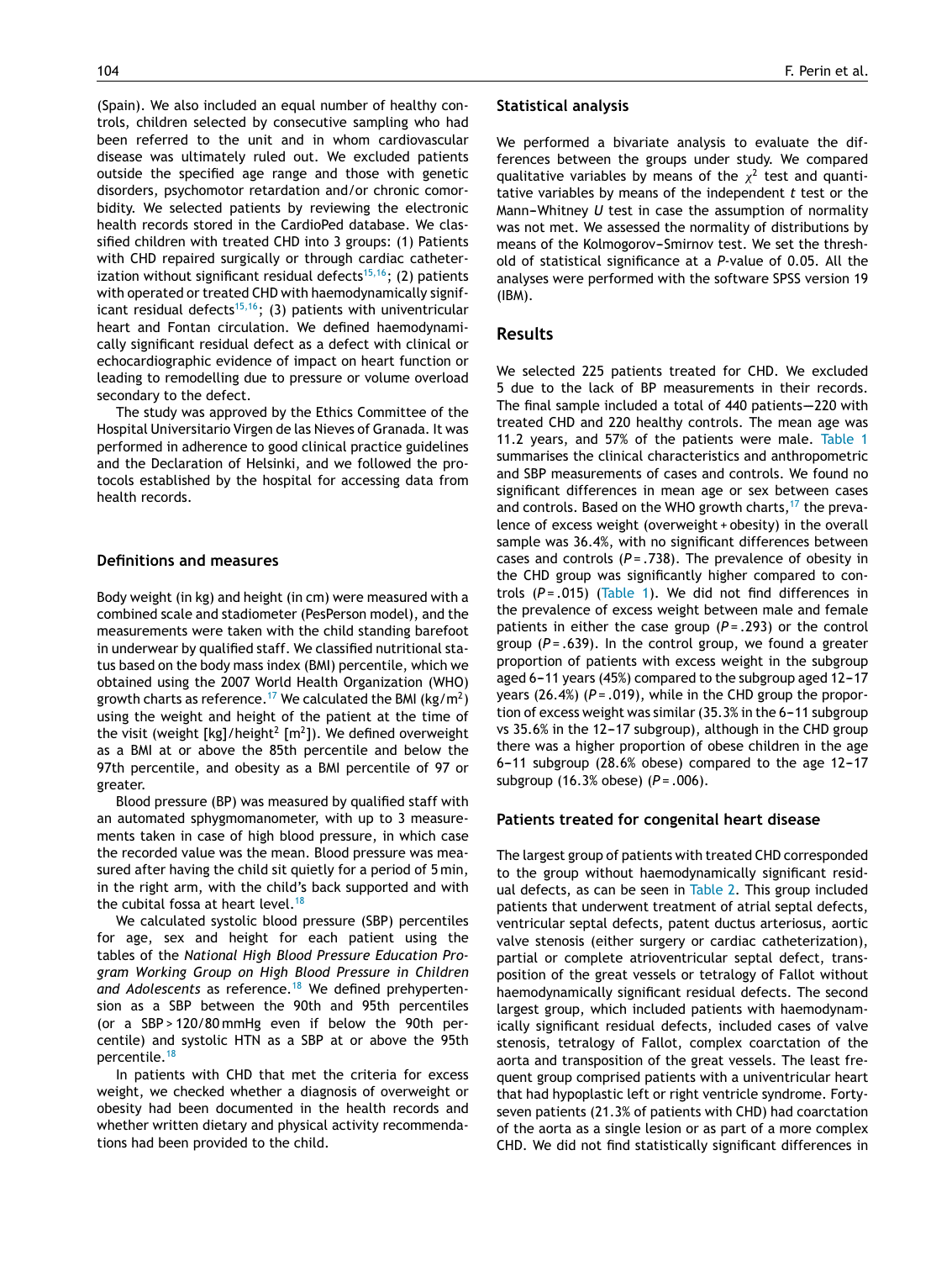| CUITLIULS.             |                   |                         |                              |                                        |  |  |  |
|------------------------|-------------------|-------------------------|------------------------------|----------------------------------------|--|--|--|
|                        | Total $(N = 440)$ | Treated CHD $(n = 220)$ | Healthy controls $(n = 220)$ | P                                      |  |  |  |
| Mean age (years)       | $11.2 \pm 2.6$    | $11.4 \pm 2.8$          | $11 \pm 2.3$                 | 0.145                                  |  |  |  |
| Male sex               | 252 (57.2%)       | 125 (56.8%)             | 127 (57.7%)                  | 0.847                                  |  |  |  |
| Age groups             |                   |                         |                              |                                        |  |  |  |
| $6 - 11$               | 245               | 116                     | 129                          | $P = .212$                             |  |  |  |
| $12 - 17$              | 195               | 104                     | 91                           |                                        |  |  |  |
| Absolute frequency (%) |                   |                         |                              |                                        |  |  |  |
| Normal weight          | 280 (63.6%)       | 142 (64.6%)             | 138 (62.7%)                  | Difference in excess weight $P = .738$ |  |  |  |
| Overweight             | 76 (17.3%)        | 28 (12.7%)              | 48 (21.8%)                   | Difference in % obese $P = .015$       |  |  |  |
| Obesity                | 84 (19.1%)        | 50 (22.7%)              | 34 (15.5%)                   |                                        |  |  |  |
| Mean $pSBP (\pm SD)$   |                   |                         |                              |                                        |  |  |  |
| Normal weight          |                   | 61.8 ( $\pm$ 26.6)      | 52.9 ( $\pm$ 26.6)           | Difference by weight status $P < .001$ |  |  |  |
| Overweight             |                   | 69.5 ( $\pm$ 25.6)      | 60.2 ( $\pm$ 23.9)           |                                        |  |  |  |
| Obesity                |                   | 77.6 $(\pm 25)$         | 74 ( $\pm$ 23.2)             |                                        |  |  |  |
| $pSBP \geq 95$         |                   |                         |                              |                                        |  |  |  |
| Normal weight          |                   | 11 $(7.7%)$             | 1(0.7%)                      | Difference by weight status $P < .001$ |  |  |  |
| Overweight             |                   | 6(21.4%)                | 2(4.2%)                      |                                        |  |  |  |

<span id="page-3-0"></span>**Table 1** Clinical characteristics, anthropometric measurements and systolic blood pressure percentiles (pSBP) of cases and controls.

**Table 2** Proportion of overweight and obesity in each treated congenital heart disease group (1: no residual defects, 2: significant residual defects; 3: univentricular heart).

|                         | CHD Group 1 | CHD Group 2 | CHD Group 3 |      |
|-------------------------|-------------|-------------|-------------|------|
| Overall sample, $n$ (%) | 142 (64.6)  | 58 (26.4)   | 20(9)       | .631 |
| Normal weight, $n$ $%$  | 89(62.7)    | 37(63.8)    | 16(80)      |      |
| Overweight, $n$ $%$ )   | 20(14.1)    | 7(12.1)     | 1(5)        |      |
| Obesity, $n$ $(\%)$     | 33(23.2)    | 14(24.1)    | 3(15)       |      |

the proportion of excess weight among the 3 categories of CHD (*P* = *.*631) (Table 2).

Obesity 17 (34%) 8 (23.5%)

#### **Blood pressure readings**

The mean SBP percentile, without taking pharmacotherapy into account, was significantly higher in the group of patients with excess weight compared to patients whose BMI was below the 85th percentile (*P* < *.*001) both in the healthy controls (Fig. 1) and in the patients with CHD of any type ([Fig.](#page-4-0) 2). The mean percentile was higher in obese patients compared to overweight patients (Table 1).

When it came to the number of patients that met the criteria for HTN, we also found significant differences in the proportion of patients with HTN between the subsets with normal weight, overweight and obesity in both the case and the control groups  $(P < .001)$  (Table 1, [Fig.](#page-4-0) 3).

In the group of patients with treated CHD, we compared the SBP percentiles based on the presence or absence of coarctation of the aorta as an isolated malformation or as part of a complex CHD, and found a significantly higher mean SBP percentile in the group of patients with treated coarctation of the aorta compared to the group of patients with treated CHD that did not have this defect (*P* = *.*011).



**Figure 1** Systolic blood pressure percentiles in control group by BMI subgroup.

When it came to the documented diagnosis of overweight/obesity and advice provided in regard to cardiovascular risk factors, we found records of it in 60% of patients with treated CHD and excess weight. 40%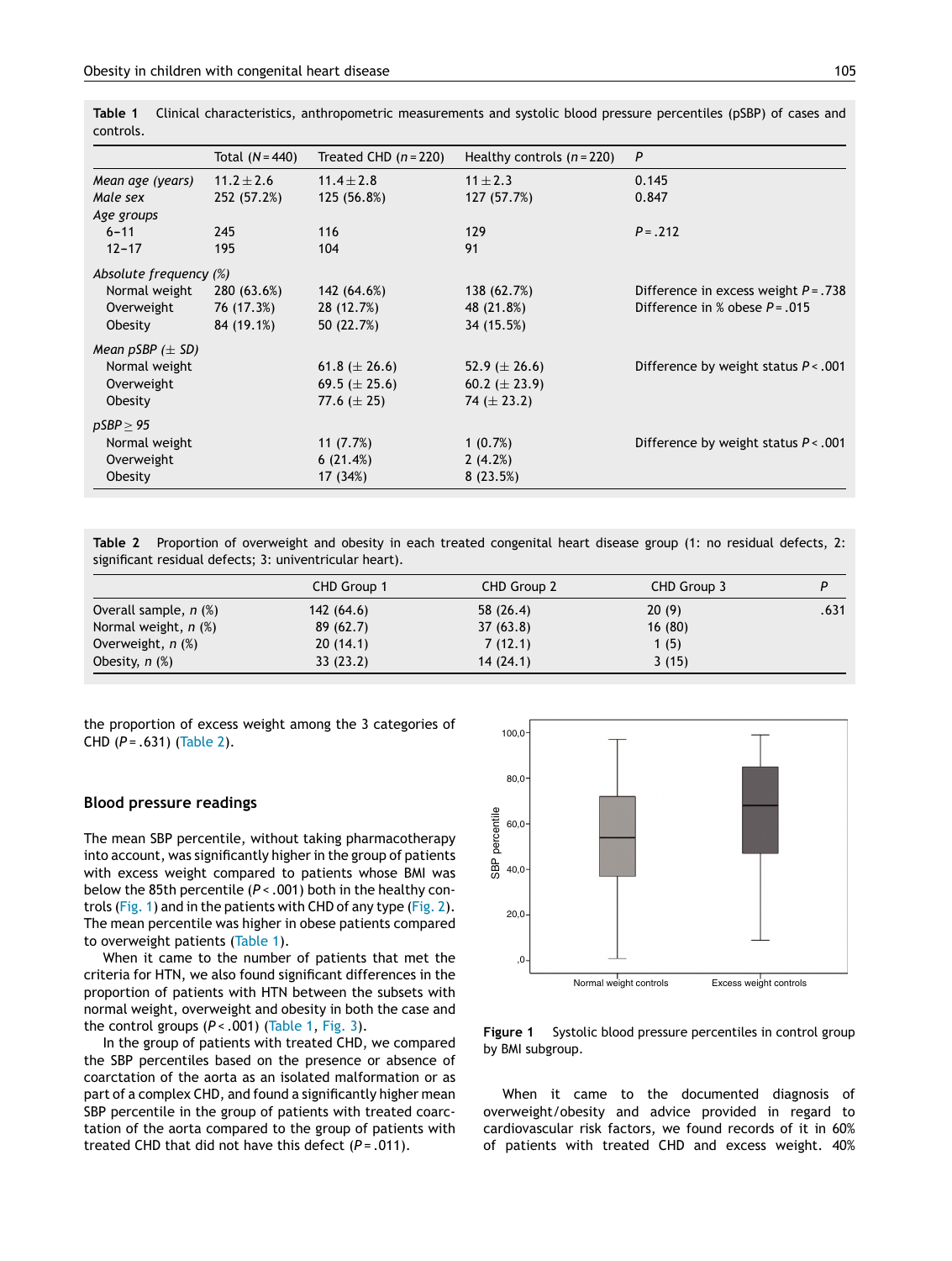<span id="page-4-0"></span>

**Figure 2** Systolic blood pressure percentiles in treated CHD group by BMI subgroup.



**Figure 3** Proportion of HTN and systolic prehypertension.

of patients with treated CHD that required this type of guidance did not receive it.

### **Discussion**

Our study demonstrates that the prevalence of excess weight is high in Spanish children treated for CHD. At present, there is international agreement on the use of BMI threshold for diagnosis of overweight and obesity. However, in the paediatric population the BMI varies with age and sex, so it must be assessed using percentile charts. The BMI percentile charts vary widely based on the reference population and the prevalence of obesity in that particular group, so estimates of the prevalence of excess weight change substantially depending on the charts used as reference.

We decided to use the WHO charts, as recommended by the Childhood Obesity Surveillance Initiative  $(COSI)^{19}$  $(COSI)^{19}$  $(COSI)^{19}$  promoted by the WHO Regional Office for Europe. These are the charts used by the Spanish Ministry of Health in their surveillance study of growth, diet, physical activity, child development and obesity (ALADINO study) $^{20}$  $^{20}$  $^{20}$  and by the Inte-gral Plan on Childhood Obesity of Andalusia (PIOBIN).<sup>[21](#page-6-0)</sup>



**Figure 4** Proportion of overweight and obesity.

Applying the WHO standards, the results of our study show that more than one third of patients treated for CHD met the criteria for excess weight. The proportion of excess weight (35.4%) was similar to the proportion found in healthy controls and slightly lower than the proportions found in the Spanish paediatric population by Sánchez-Cruz in 2012  $(38.6\%)^{22}$  $(38.6\%)^{22}$  $(38.6\%)^{22}$  and the ALADINO study in [20](#page-6-0)15  $(41.3\%)^{20}$  (Fig. 4), both of which also used the WHO standards.<sup>[17](#page-6-0)</sup> We ought to highlight that while the study by Sánchez-Cruz et al. $^{22}$  $^{22}$  $^{22}$ included patients aged  $8-17$  years, the ALADINO study only included children aged 6 to 9 years, which may explain the higher proportion of excess weight found in the latter study compared to our study and the one by Sanchez-Cruz et al, as obesity is more prevalent in children aged 6 to 11 years compared to older children, which was also corroborated by our data. Pinto et al.<sup>[12](#page-6-0)</sup> studied children followed at 2 outpatient cardiology clinics in the United States and found that 26% had overweight or obesity based on the tables of the Inter-national Obesity Task Force (IOFT). Pasquali et al.<sup>[13](#page-6-0)</sup> found a proportion of 31% of overweight or obesity in patients with CHD treated with the arterial switch operation or the Ross procedure.

A salient finding in our study was that in patients treated for CHD, the proportion of obesity was higher than the proportion of overweight and significantly higher compared to the control group. The prevalence of obesity is usually lower compared to the prevalence of overweight, as observed in the control group and in other studies in which the prevalence of overweight was up to twice that of obesity.  $20,22$ The administration of a high-energy diet in early childhood and unnecessary restrictions to physical activity in patients treated for CHD may contribute to the increased risk of obesity in this group.<sup>[11,23,24](#page-6-0)</sup> Stefan et al.<sup>[23](#page-6-0)</sup> showed that children with CHD in whom physical activity had been restricted were at higher risk of obesity. In many cases, children with CHD have unnecessary restrictions in physical activity or sports that are either self-imposed or imposed by their parents.<sup>[25,26](#page-6-0)</sup>

We did not find significant differences in the proportion of excess weight between the different CHD severity groups, although it is worth noting that the proportion of patients with excess weight was smaller (20%) in the univentricular palliation group (Fontan), which was consistent with previous studies<sup>[12](#page-6-0)</sup> that found a prevalence of 16%, lower compared to patients with other types of CHD. This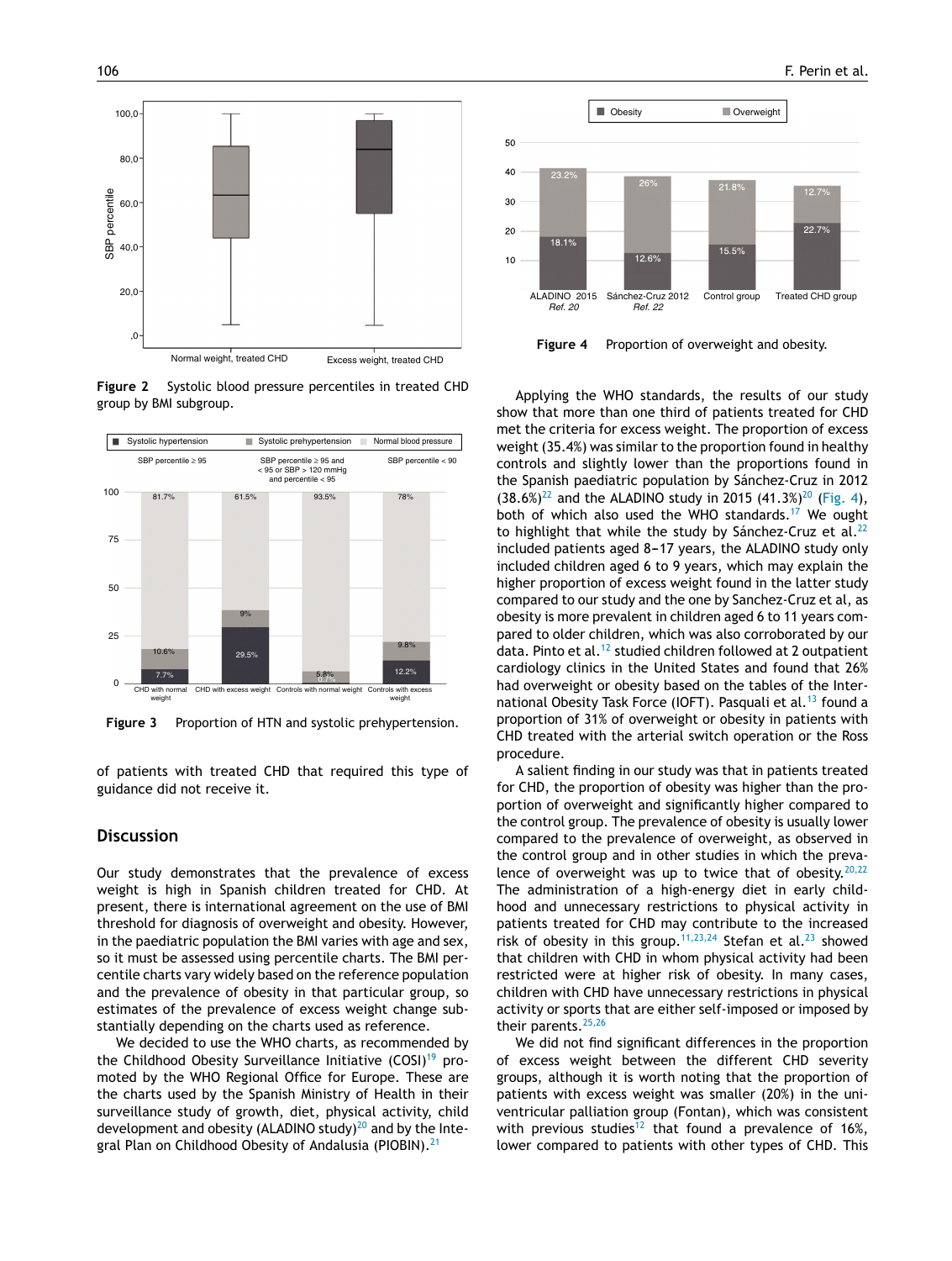<span id="page-5-0"></span>phenomenon could be explained by the higher morbidity associated with the univentricular heart. It is possible that we did not find statistically significant difference due to the small number of cases.

One of the potential complications of excess weight is the development of HTN. Several studies have demonstrated that children with obesity have higher BP values compared to children with normal weight, $27-29$  and at present overweight is the leading cause of HTN in children. This was corroborated by our study, as the mean SBP percentile was higher in children with excess weight compared to children with normal weight in both the treated CHD and the control groups, and also higher in obese children compared to overweight children [\(Table](#page-3-0) 1). We found SBP levels at or above the 95th percentile in 5% of the controls, but almost exclusively in children with excess weight. An alarming proportion of patients treated for CHD (29.5% of those with excess weight and 34% of those with obesity) met the criteria for systolic HTN ([Table](#page-3-0) 1, [Fig.](#page-4-0) 3).

Given the findings in our population, we hope for an increased awareness among paediatricians, paediatric cardiologists and health care workers involved in the management of children with CHD. Our study found that written guidance regarding cardiovascular risk factors associated with obesity was only provided to 60% of patients with CHD and excess weight. This percentage is substantially higher to the percentages reported in other studies,  $12$  where more than 85% of patients received no guidance, but it is still not optimal. Parents of children with obesity or overweight often believe their child's weight is adequate, and this perception may in part result from this aspect being neglected in medical appointments. Parents are more likely to consider their children's excess weight a problem if they recall a physician expressing concern about this issue. $^{28}$  $^{28}$  $^{28}$ 

Primary care paediatricians and paediatric cardiology specialists both play an important role in the assessment of cardiovascular risk factors in patients with CHD.[10](#page-6-0)

At present, thanks to advances in diagnostic, surgical and catheterization techniques and intensive care, the mortality of patients with CHD has decreased substantially. The challenge we currently face is to help as many patients as possible achieve a good quality of life, and therefore it is crucial to prevent exposure, starting in childhood, to modifiable cardiovascular risk factors that may have a negative impact on health in the short and the long term.

#### **Limitations of the study**

There are limitations to our study. It had a retrospective design, with all the associated biases. The number of cases included in the study was small, specially in the group of patients with univentricular physiology. Other limitations involve the measurement of BP. The SBP was measured through the oscillometric method as opposed to the auscultatory method, and the latter is the gold standard for BP measurement.<sup>[18](#page-6-0)</sup> We only analysed systolic BP and not diastolic BP, and we did not take into account whether patients were taking any medication that could alter blood pressure values. Another of the limitations in this regard is that we only analysed the SBP values taken in a single visit, whereas clinical practice guidelines recommend repeating the measurements on 3 different occasions,  $18$  as it has been demonstrated that BP levels tend to fall in subsequent measurements due to the phenomena of patient accommodation and regression to the mean. Despite this limitation, there is evidence that children with a high blood pressure values, even if it is recorded on a single occasion, tend to continue having BP values at high percentiles.<sup>[30](#page-6-0)</sup> Lack of measurement during other visits does not necessarily entail a low risk, and while patients might not have met the criterion of having a SBP at or above the 95th percentile in subsequent visits, many would still have values within the upper limit of normality, and there is evidence that the risks associated with high blood pressure exhibit a continuous linear trend rather than a categorical pattern. $31$ 

### **Conclusion**

Overweight and obesity are frequent in children treated for CHD. Systolic blood percentiles are higher in patients with excess weight compared to patients with normal weight. Prospective multicentre studies are necessary to define the magnitude of this problem more accurately. The prevention of obesity should be an essential component of health promotion in the entire paediatric population and an even greater priority in children with CHD, who are more vulnerable to cardiovascular complications.

#### **Conflicts of interest**

The authors have no conflicts of interest to declare.

#### **Acknowledgments**

We thank Manuela Expósito Ruiz of the Fundación para la Investigación Biosanitaria de Andalucía Oriental (FIBAO) for her help in the statistical analysis.

#### **References**

- 1. Serra-Majem L, Ribas Barba L, Aranceta Bartrina J, Pérez Rodrigo C, Saavedra Santana P, Peña Quintana L. Obesidad infantil y juvenil en España. Resultados del estudio enKid (1998-2000). Med Clin (Barc). 2003;121:725-32.
- 2. World Health Organization Facts and figures on childhood obesity. 2014. Available from: [http://www.who.int/](http://www.who.int/dietphysicalactivity/end-childhood-obesity/facts/en/) [dietphysicalactivity/end-childhood-obesity/facts/en/](http://www.who.int/dietphysicalactivity/end-childhood-obesity/facts/en/) [accessed 10.10.17].
- 3. Guo SS, Roche AF, Chumlea WC, Gardner JD, Siervogel RM. The predictive value of childhood body mass index values for overweight at age 35 y. Am J Clin Nutr. 1994;59:810-9.
- 4. Moons P, Deyk KV, Dedroog D, Troost E, Budts W. Prevalence of cardiovascular risk factors in adults with congenital heart disease. Eur J Cardiovasc Prev Rehabil. 2006;13:612-6.
- 5. Freedman DS, Mei Z, Srinivasan SR, Berenson GS, Dietz WH. Cardiovascular risk factors and excess adiposity among overweight children and adolescents: The Bogalusa Heart Study. J Pediatr. 2007;150:12-7.e2.
- 6. Budd GM, Hayman LL. Childhood obesity: determinants, prevention and treatment. J Cardiovasc Nurs. 2006;21:437-41.
- 7. Dietz WH. Health consequences of obesity in youth: childhood predictors of adult disease. Pediatrics. 1998;101:518-25.